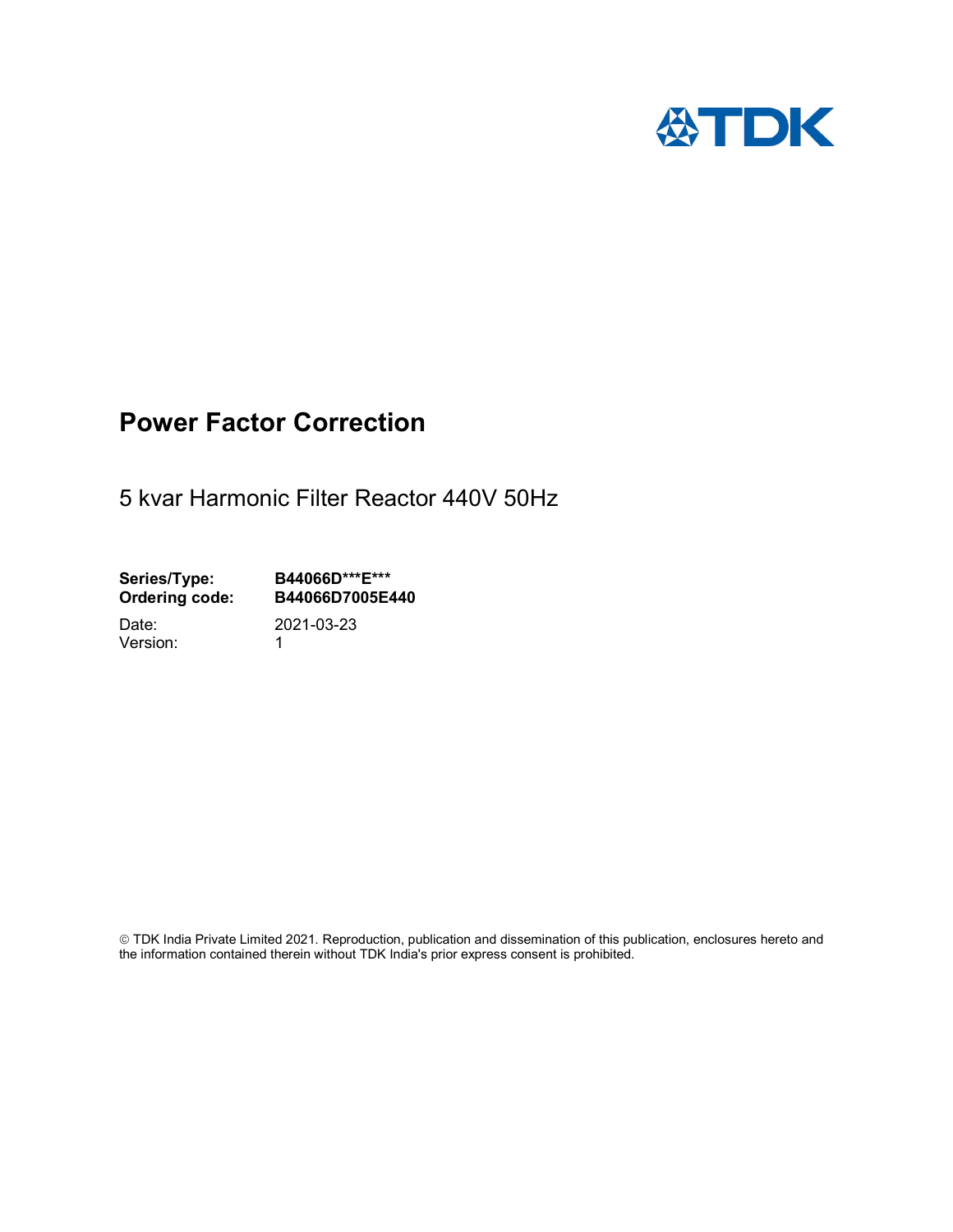

# Power Factor Correction and Content of the Content of the B44066D7005E440

# 5 kvar Harmonic Filter Reactor 440V 50Hz B44066D\*\*\*E\*\*\*

## **Characteristics**

- $H$  Highest linearity
- Temperature control via micro switch in inner coil
- $\blacksquare$  Highest life time by high quality materials
- **Low losses**
- $\blacksquare$  High overloading capability
- Safety device, temperature micro switch
- **Aluminium foil winding**
- **Low noise**



| Technical data                                  |                |             |
|-------------------------------------------------|----------------|-------------|
| De-tuning factor p                              | $\overline{7}$ | %           |
| Effective filter output $Q_C$                   | 5              | kvar        |
| Rated voltage $V_R$ <sup>1)</sup>               | 440            | V           |
| Rated frequency f                               | 50             | Hz          |
| Ambient temperature / Insulation class          | 40 / H         | $^{\circ}C$ |
| Capacitance C delta (tot.)                      | 76.45          | μF          |
| Inductivity L                                   | $3 \cdot 9.27$ | mH          |
| Fundamental current 11 <sup>3)</sup>            | 6.91           | A           |
| Linear up to $4$ )                              | 11.35          | A           |
| Effective current $IRMS$ <sup>2)</sup>          | 7.45           | A           |
| Rated harmonic voltages (3rd/5th/7th/11th/13th) | 0.5/6/5/3.5/3  | %           |
| Temperature protection (NC)                     | yes            |             |
| Total losses $P_D$                              | 45             | W           |
| Total weight                                    | 6              | kg          |

<sup>1)</sup> Voltage rise up to 106% of rated voltage is considered in current  $I_{\text{eff}}$ .

<sup>2)</sup>  $I_{eff} = \sqrt{(I_1^2 + I_3^2 + ... I_x^2)}$ 

<sup>3)</sup>  $11 = 1.06$   $\cdot$   $I_R$  ( $I_R$  = Capacitor current 50Hz)

<sup>4)</sup> Linear current =  $1.73$   $\cdot$  I<sub>R</sub> (I<sub>R</sub> = Capacitor current 50Hz)

### **Connection**

| Line                | l 1U1-1V1-1W1       |
|---------------------|---------------------|
| Capacitors          | l 1U2-1V2-1W2       |
| Temperature control | <u> 4 ຕ</u><br>ے- ا |

## Reference standard IEC60076-6

CAP FILM ES PFC PM 2021-03-23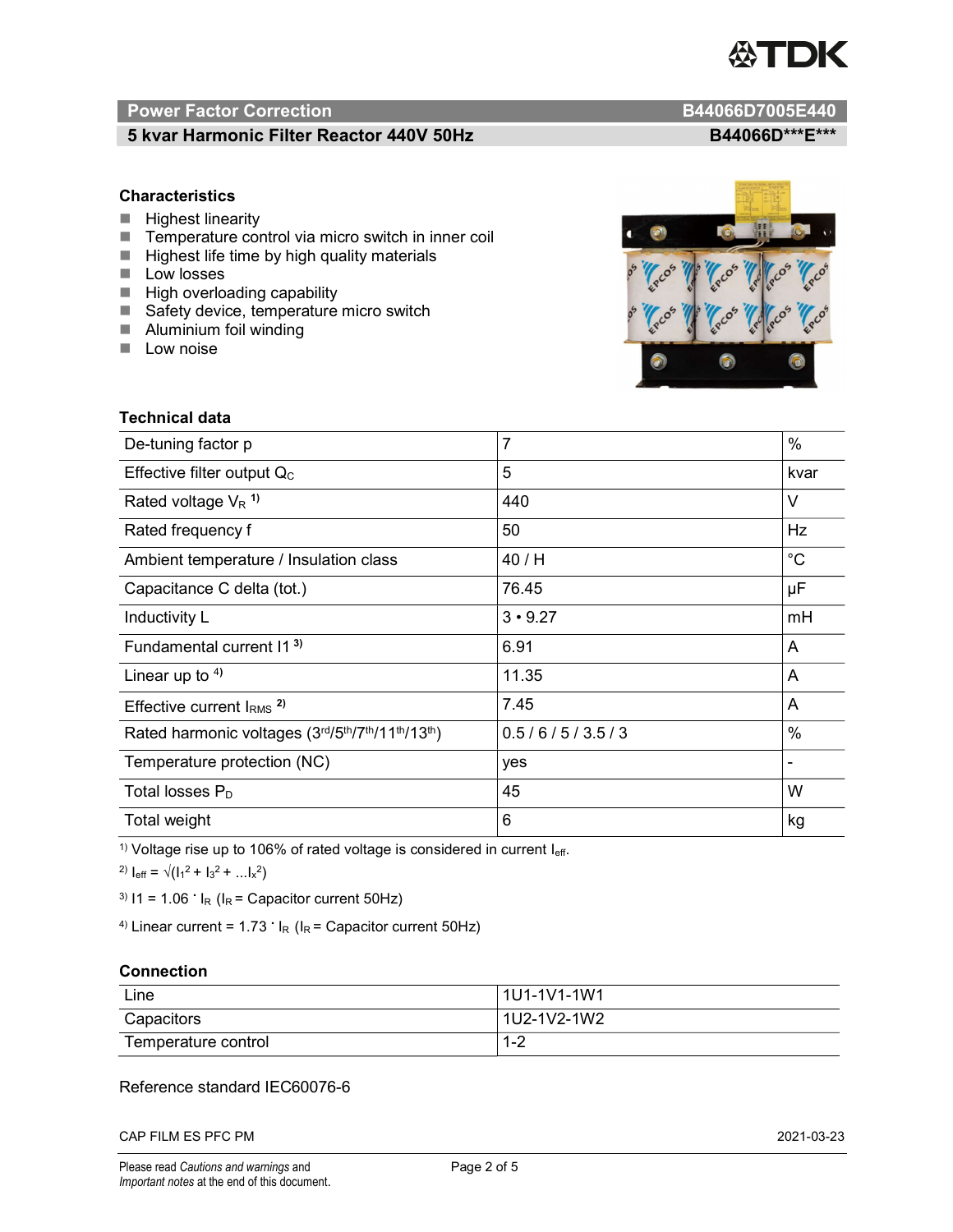

#### Power Factor Correction and B44066D7005E440

# 5 kvar Harmonic Filter Reactor 440V 50Hz BA4066D\*\*\*E\*\*\*

### Dimensional drawings



#### **Dimensions**

| L/mm  | 175          | b/mm  | 78   |
|-------|--------------|-------|------|
| H/mm  | 100          | e/mm  | 62±5 |
| W/mm  | $158 + 5$    | d1/mm | 10.8 |
| 11/mm | 150          | d2/mm | 15.5 |
| 12/mm | 150          | A     | 125  |
| n1/mm | 100          | B     | 58   |
| n2/mm | $61.5 \pm 3$ | Ø     | 6.5  |

#### Cautions and warnings

- Do not install the reactor in case of any visible damages.
- $\blacksquare$  Installation must be done by skilled personnel only.
- Do not use or store harmonic filter reactors in corrosive atmosphere, especially where chloride gas, sulphide gas, acid, alkali, salt or similar substances are present.
- Do not touch the device during operation: all electrically active parts of this equipment such as windings, electronic components, leads, fuses and terminals carry a dangerous voltage which can lead to burns or electric shock.
- Covers which protect these electrically active parts from being touched must not be opened or removed during operation.
- Before any assembly or maintenance work is started, all installations and equipment must be disconnected from the power source.
- Noncompliance with these instructions may lead to death, serious injury or major damage to equipment.

FAILURE TO FOLLOW CAUTIONS MAY RESULT, WORST CASE, IN PREMATURE FAILURES OR PHYSICAL INJURY.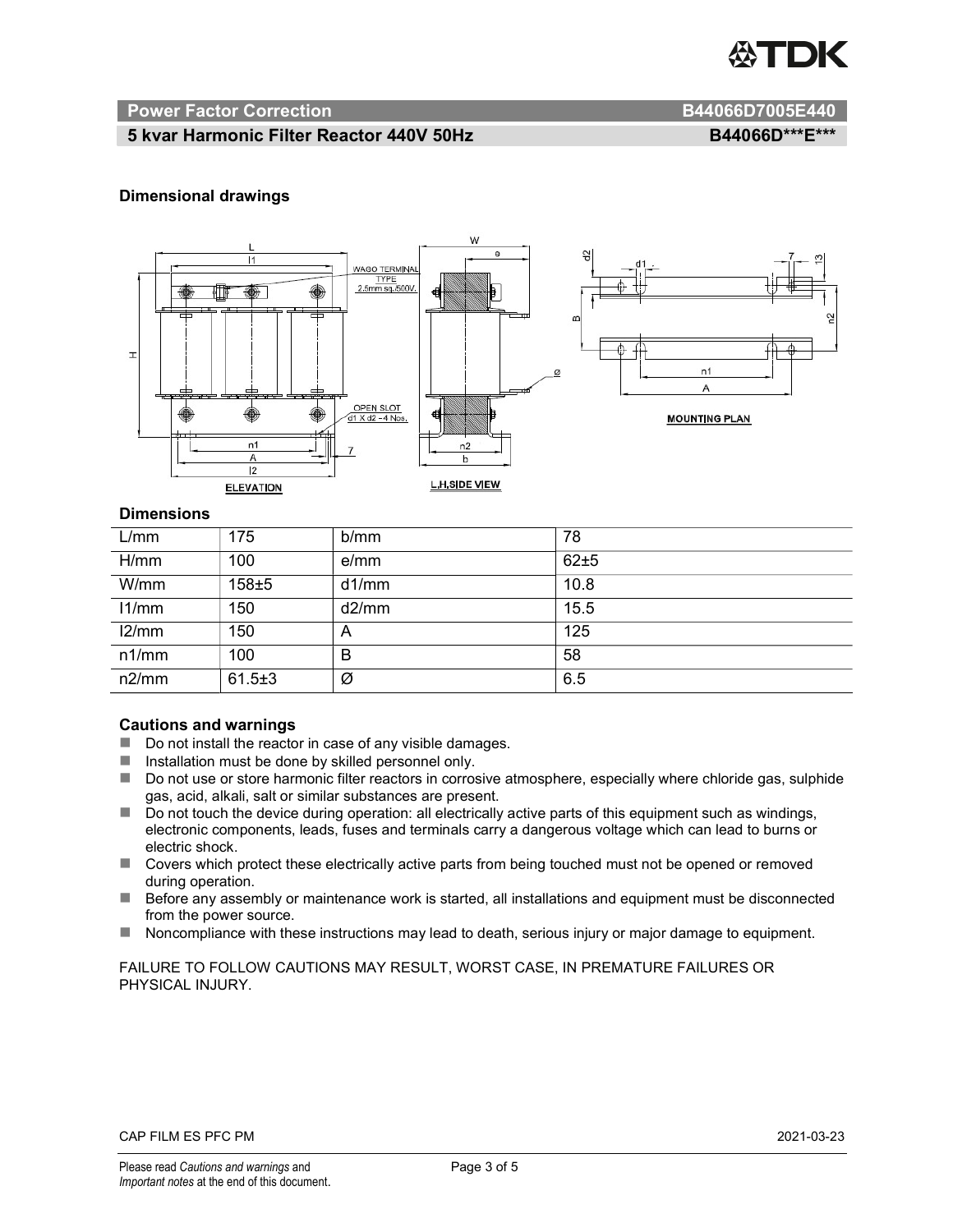

# Power Factor Correction B44066D7005E440

# 5 kvar Harmonic Filter Reactor 440V 50Hz BA4066D\*\*\*E\*\*\*

The following applies to all products named in this publication:

- 1. Some parts of this publication contain statements about the suitability of our products for certain areas of application. These statements are based on our knowledge of typical requirements that are often placed on our products in the areas of application concerned. We nevertheless expressly point out that such statements cannot be regarded as binding statements about the suitability of our products for a particular customer application. As a rule we are either unfamiliar with individual customer applications or less familiar with them than the customers themselves. For these reasons, it is always ultimately incumbent on the customer to check and decide whether a product with the properties described in the product specification is suitable for use in a particular customer application.
- 2. We also point out that in individual cases, a malfunction of electronic components or failure before the end of their usual service life cannot be completely ruled out in the current state of the art, even if they are operated as specified. In customer applications requiring a very high level of operational safety and especially in customer applications in which the malfunction or failure of an electronic component could endanger human life or health (e.g. in accident prevention or life-saving systems), it must therefore be ensured by means of suitable design of the customer application or other action taken by the customer (e.g. installation of protective circuitry or redundancy) that no injury or damage is sustained by third parties in the event of malfunction or failure of an electronic component.
- 3. The warnings, cautions and product-specific notes must be observed.
- 4. In order to satisfy certain technical requirements, some of the products described in this publication may contain substances subject to restrictions in certain jurisdictions (e.g. because they are classed as hazardous). Useful information on this will be found in our Material Data Sheets on the Internet (www.tdk-electronics.tdk.com/material). Should you have any more detailed questions, please contact our sales offices.
- 5. We constantly strive to improve our products. Consequently, the products described in this publication may change from time to time. The same is true of the corresponding product specifications. Please check therefore to what extent product descriptions and specifications contained in this publication are still applicable before or when you place an order.

We also reserve the right to discontinue production and delivery of products. Consequently, we cannot guarantee that all products named in this publication will always be available. The aforementioned does not apply in the case of individual agreements deviating from the foregoing for customer-specific products.

- 6. Unless otherwise agreed in individual contracts, all orders are subject to our General Terms and Conditions of Supply.
- 7. Our manufacturing sites serving the automotive business apply the IATF 16949 standard. The IATF certifications confirm our compliance with requirements regarding the quality management system in the automotive industry. Referring to customer requirements and customer specific requirements ("CSR") TDK always has and will continue to have the policy of respecting individual agreements. Even if IATF 16949 may appear to support the acceptance of unilateral requirements, we hereby like to emphasize that only requirements mutually agreed upon can and will be implemented in our Quality Management System. For clarification purposes we like to point out that obligations from IATF 16949 shall only become legally binding if individually agreed upon.